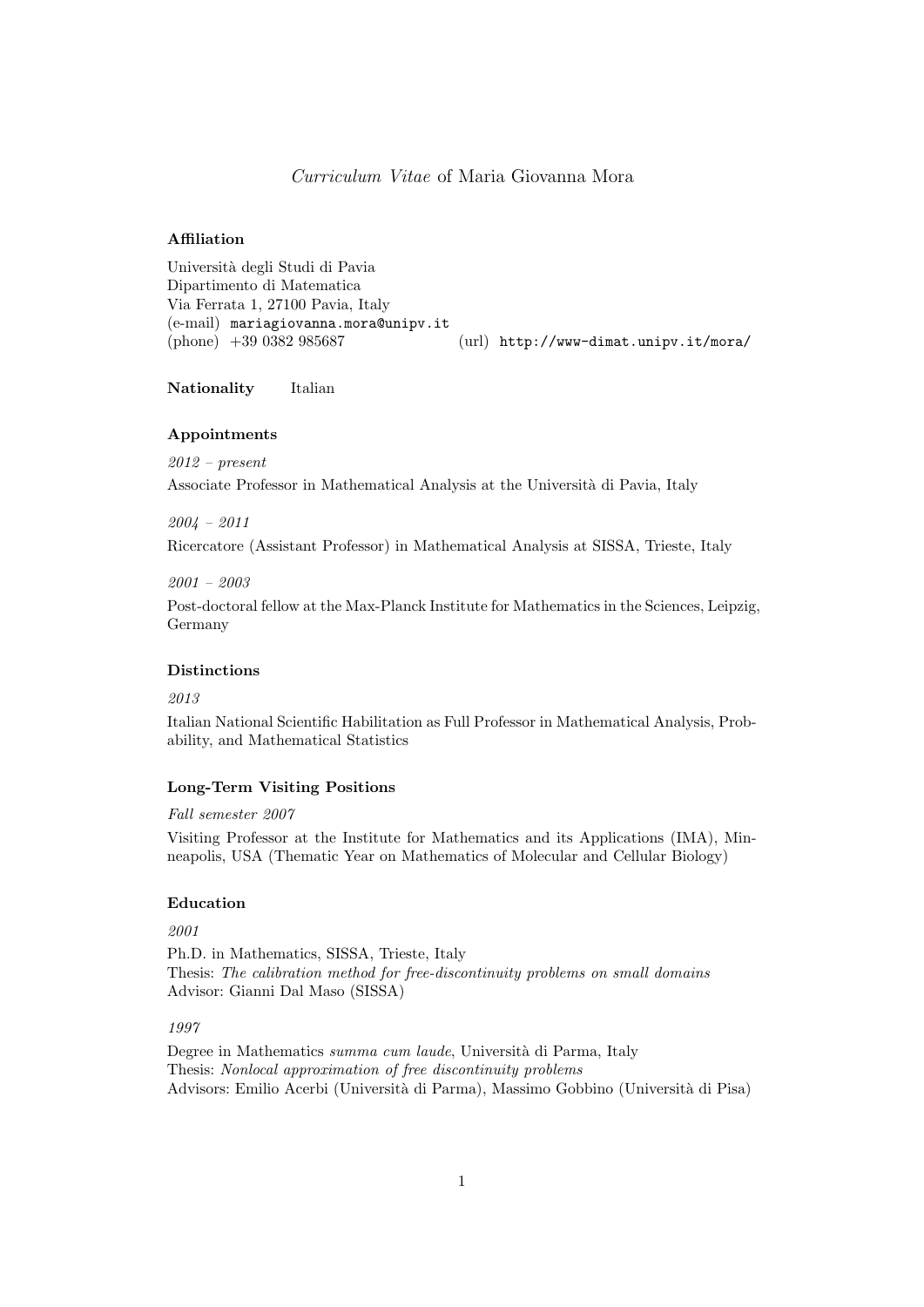#### Language Skills

Italian (native), English (very good), French (good), German (beginner)

# Research Interests

Calculus of Variations, Free Discontinuity Problems, Mathematical Theory of Elasticity, Plasticity, Rate-Independent Evolution Processes, Dislocation Theory, Nonlinear Partial Differential Equations

#### Visits for Scientific Collaboration (one week or longer)

Max-Planck Institute for Mathematics in the Sciences, Leipzig, Germany (2005, 2006, 2007) University of Minnesota, Minneapolis, USA (2008) Carnegie Mellon University, Pittsburgh, USA (2008, 2010, 2012, 2016) Hausdorff Center for Mathematics, Bonn, Germany (2009) Université de Paris Nord, France (2009) Université de Fribourg, Switzerland (2009) Courant Institute, New York University, USA (2009) Université de Paris 6, France (2011) Universidad Autonoma de Madrid, Spain (2012) SISSA, Trieste, Italy (2013, 2014, 2015, 2016) University of Glasgow, UK (2013) University of Bath, UK (2017) Universität Wien, Austria (2017)

# Citations

Maria Giovanna Mora has written 36 articles in peer-reviewed scientific journals. According to MathSciNet her publications have been cited 454 times by 237 authors. According to ISI Web of Science they have been cited 458 times (h-index 11, average citations per item 13.88).

# Publications

- 1. G. Dal Maso, M.G. Mora, M. Morini: Local calibrations for minimizers of the Mumford-Shah functional with rectilinear discontinuity sets. J. Math. Pures Appl. 79 (2000), 141–162.
- 2. M.G. Mora, M. Morini: Functionals depending on curvatures with constraints. Rend. Sem. Mat. Univ. Padova 104 (2000), 173–199.
- 3. M. Gobbino, M.G. Mora: Finite difference approximation of free discontinuity problems. Proc. Roy. Soc. Edinburgh Sect. A 131 (2001), 567–595.
- 4. M.G. Mora, M. Morini: Local calibrations for minimizers of the Mumford-Shah functional with a regular discontinuity set. Ann. Inst. H. Poincaré Anal. Non Linéaire 18 (2001), 403-436.
- 5. M.G. Mora: Local calibrations for minimizers of the Mumford-Shah functional with a triple junction. *Commun. Contemp. Math.* 4 (2002), 297-326.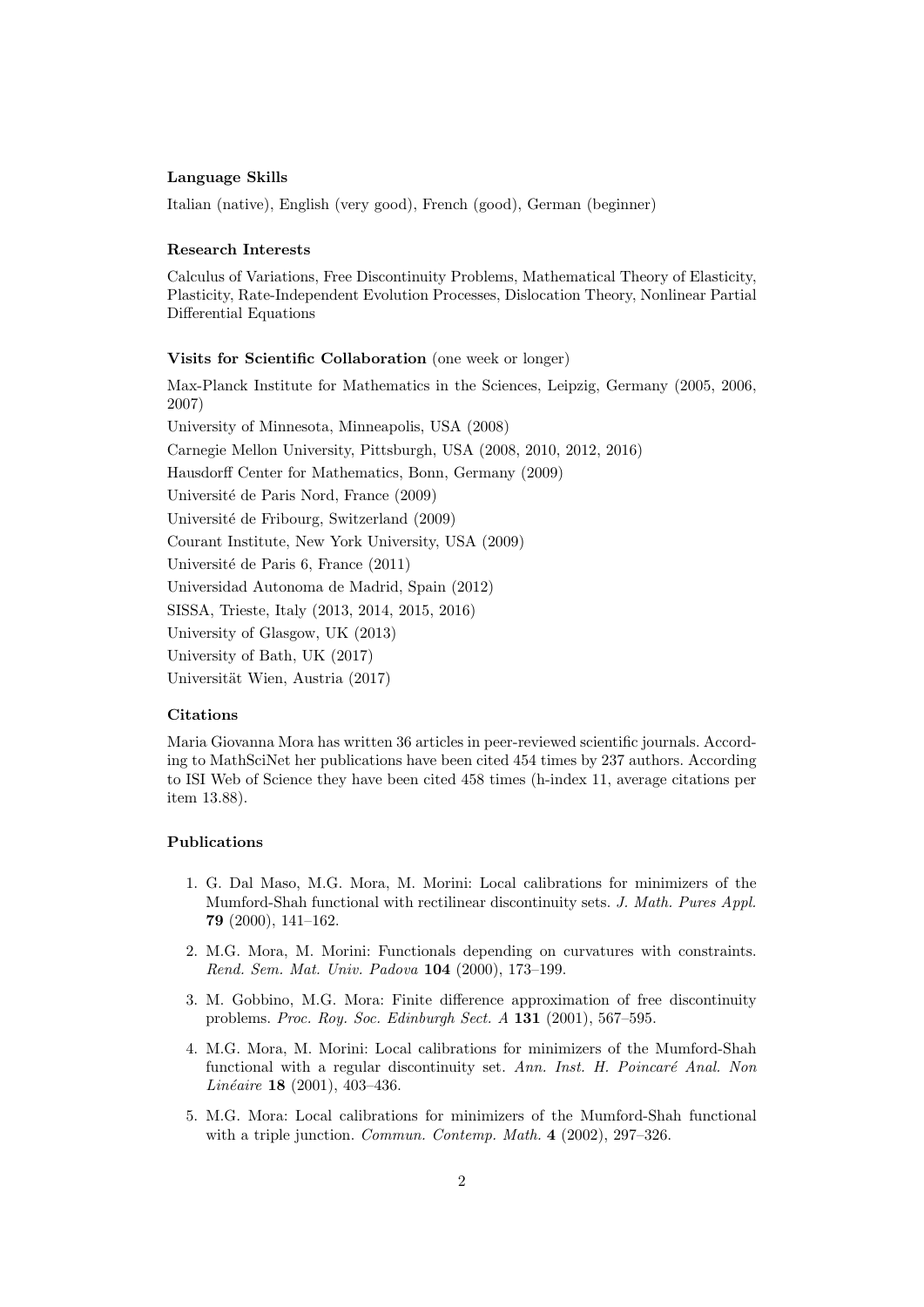- 6. M.G. Mora: The calibration method for free-discontinuity problems on vectorvalued maps. J. Convex Anal. 9 (2002), 1–29.
- 7. G. Friesecke, R.D. James, M.G. Mora, S. M¨uller: Derivation of nonlinear bending theory for shells from three-dimensional nonlinear elasticity by Γ-convergence. C. R. Math. Acad. Sci. Paris 336 (2003), 697–702.
- 8. M.G. Mora, S. Müller: Derivation of the nonlinear bending-torsion theory for inextensible rods by Γ-convergence. Calc. Var. Partial Differential Equations 18 (2003), 287–305.
- 9. M.G. Mora, S. Müller: A nonlinear model for inextensible rods as a low energy Γ-limit of three-dimensional nonlinear elasticity. Ann. Inst. H. Poincaré Anal. Non Linéaire 21 (2004), 271–293.
- 10. G. Dal Maso, A. DeSimone, M.G. Mora: Quasistatic evolution problems for linearly elastic - perfectly plastic materials. Arch. Rational Mech. Anal. 180 (2006), 237– 291.
- 11. M.G. Mora, S. Müller: Derivation of a rod theory for multiphase materials. *Calc.* Var. Partial Differential Equations 28 (2007), 161–178.
- 12. G. Dal Maso, A. DeSimone, M.G. Mora, M. Morini: Time-dependent systems of generalized Young measures. Netw. Heterog. Media 2 (2007), 1–36.
- 13. M.G. Mora, S. Müller, M.G. Schultz: Convergence of equilibria of planar thin elastic beams. Indiana Univ. Math. J. 56 (2007), 2413–2438.
- 14. G. Dal Maso, A. DeSimone, M.G. Mora, M. Morini: A vanishing viscosity approach to quasistatic evolution in plasticity with softening. Arch. Rational Mech. Anal. 189 (2008), 469–544.
- 15. F. Cagnetti, M.G. Mora, M. Morini: A second order minimality condition for the Mumford-Shah functional. Calc. Var. Partial Differential Equations 33 (2008), 37–74.
- 16. G. Dal Maso, A. DeSimone, M.G. Mora, M. Morini: Globally stable quasistatic evolution in plasticity with softening. Netw. Heterog. Media 3 (2008), 567–614.
- 17. M.G. Mora, S. M¨uller: Convergence of equilibria of three-dimensional thin elastic beams. Proc. Roy. Soc. Edinburgh Sect. A. 138 (2008), 873–896.
- 18. M. Lewicka, M.G. Mora, M.R. Pakzad: A nonlinear theory for shells with slowly varying thickness. C. R. Math. Acad. Sci. Paris 347 (2009), 211–216.
- 19. M. Lewicka, M.G. Mora, M.R. Pakzad: Shell theories arising as low energy Gammalimit of 3d nonlinear elasticity. Ann. Sc. Norm. Super. Pisa Cl. Sci.  $9$  (2010), 253–295.
- 20. H. Abels, M.G. Mora, S. Müller: The time-dependent von Kármán plate equation as a limit of 3d nonlinear elasticity. Calc. Var. Partial Differential Equations 41 (2011), 241–259.
- 21. M. Lewicka, M.G. Mora, M.R. Pakzad: The matching property of infinitesimal isometries on elliptic surfaces and elasticity of thin shells. Arch. Rational Mech. Anal. 200 (2011), 1023–1050.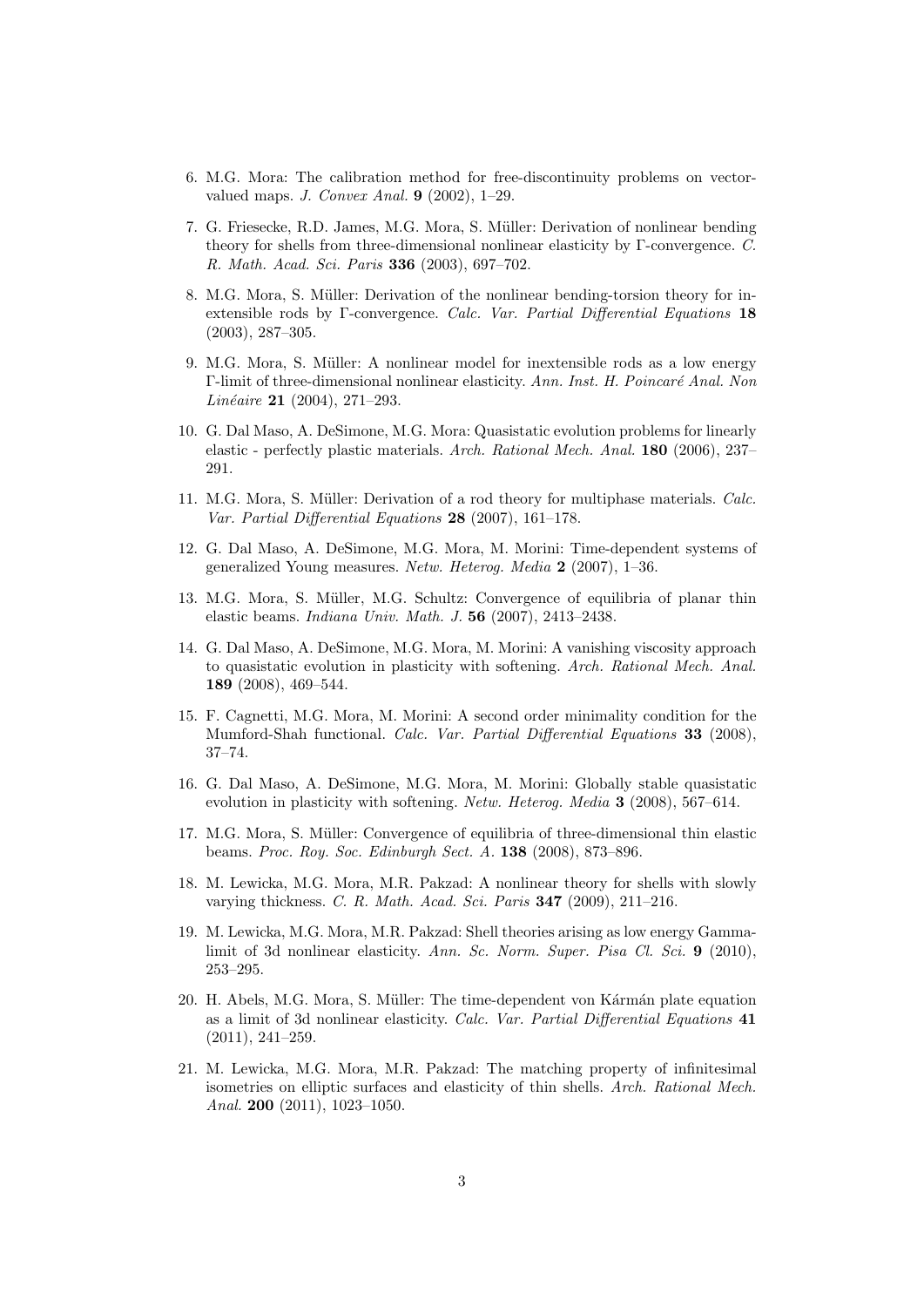- 22. H. Abels, M.G. Mora, S. M¨uller: Large time existence for thin vibrating plates. Comm. Partial Differential Equations 36 (2011), 2062–2102.
- 23. M.G. Mora, L. Scardia: Convergence of equilibria of thin elastic plates under physical growth conditions for the energy density. J. Differential Equations 252 (2012), 35–55.
- 24. E. Davoli, M.G. Mora: Convergence of equilibria of thin elastic rods under physical growth conditions for the energy density. Proc. Roy. Soc. Edinburgh Sect.  $A$ . 142 (2012), 501–524.
- 25. L. Freddi, M.G. Mora, R. Paroni: Nonlinear thin-walled beams with a rectangular cross-section - Part I. Math. Models Methods Appl. Sci. 22 (2012), 1150016 (34 pp).
- 26. J.-F. Babadjian, G.A. Francfort, M.G. Mora: Quasistatic evolution in non-associative plasticity - the cap model. SIAM J. Math. Anal. 44 (2012), 245–292.
- 27. L. Freddi, M.G. Mora, R. Paroni: Nonlinear thin-walled beams with a rectangular cross-section - Part II. Math. Models Methods Appl. Sci. 23 (2013), 743–775.
- 28. E. Davoli, M.G. Mora: A quasistatic evolution model for perfectly plastic plates derived by Gamma-convergence. Ann. Inst. H. Poincaré Anal. Non Linéaire 30 (2013), 615–660.
- 29. J.-F. Babadjian, M.G. Mora: Approximation of dynamic and quasi-static evolution problems in elasto-plasticity by cap models. Quart. Appl. Math. 73 (2015), 265– 316.
- 30. E. Davoli, M.G. Mora: Stress regularity for a new quasistatic evolution model of perfectly plastic plates. Calc. Var. Partial Differential Equations 54 (2015), 2581– 2614.
- 31. L. Freddi, P. Hornung, M.G. Mora, R. Paroni: A corrected Sadowsky functional for inextensible elastic ribbons. J. Elasticity  $123$  (2016), 125–136.
- 32. M.G. Mora: Relaxation of the Hencky model in perfect plasticity. J. Math. Pures Appl. 106 (2016), 725–743.
- 33. G.B. Maggiani, M.G. Mora: A dynamic evolution model for perfectly plastic plates. Math. Models Methods Appl. Sci. 26 (2016), 1825–1864.
- 34. L. Freddi, P. Hornung, M.G. Mora, R. Paroni: A variational model for anisotropic and naturally twisted ribbons. SIAM J. Math. Anal. 48 (2016), 3883–3906.

### Other Publications

- 35. H. Abels, M.G. Mora, S. Müller: Thin vibrating plates: long time existence and convergence to the von Kármán plate equations.  $GAMM\text{-}Mitt.$  34 (2011), 97–101.
- 36. L. Freddi, P. Hornung, M.G. Mora, R. Paroni: One-dimensional von Kármán models for elastic ribbons. Meccanica, to appear.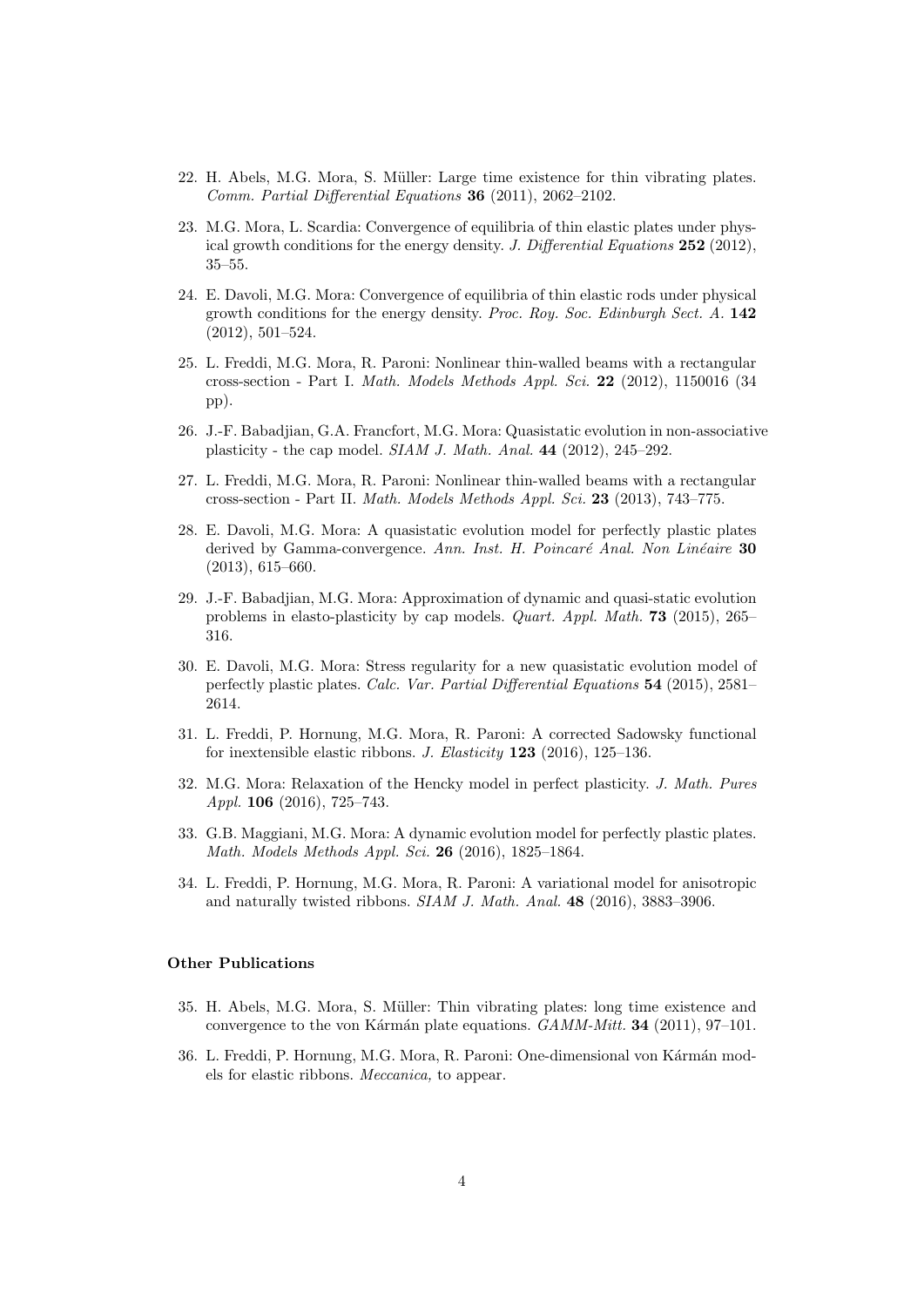#### Preprints

- 37. M.G. Mora, M. Peletier, L. Scardia: Convergence of interaction-driven evolutions of dislocations with Wasserstein dissipation and slip-plane confinement. Preprint September 2014.
- 38. I. Fonseca, G. Leoni, M.G. Mora: A second order minimality condition for waterwaves functionals. Preprint May 2016.
- 39. M.G. Mora, L. Rondi, L. Scardia: The equilibrium measure for a nonlocal dislocation energy. Preprint December 2016.
- 40. J.-F. Babadjian, M.G. Mora: Stress regularity in quasi-static perfect plasticity with a pressure dependent yield criterion. Preprint January 2017.
- 41. G.B. Maggiani, M.G. Mora: Quasistatic evolution of perfectly plastic shallow shells: a rigorous variational derivation. Preprint March 2017.
- 42. J.A. Carrillo, J. Mateu, M.G. Mora, L. Rondi, L. Scardia, J. Verdera: The ellipse law: Kirchhoff meets dislocations. Preprint March 2017.

# Grants

Principal investigator of the project "Dimension Reduction Problems for Thin Elastic Structures", supported by GNAMPA (Italian National Group of Mathematical Analysis), 2008

Principal investigator of the project "Variational Methods and Models in Materials Science", supported by GNAMPA, 2010

# Other Grants

Senior Personnel in the PRIN project "Calculus of Variations", supported by the Italian Ministry of University and Research, in the years 2005 – 2006 and 2013 – 2015

Senior Personnel in the Internationalization project "Variational Problems in Mechanics and in Materials Science", supported by the Italian Ministry of University and Research, by Carnegie Mellon University, and by SISSA, 2005 – 2010

Senior Personnel in the PRIN project "Variational Problems with multiple scales", supported by the Italian Ministry of University and Research, in the years 2007 – 2008 and 2009 – 2010

Key Foreign Collaborator in the PIRE project "Science at the triple point between mathematics, mechanics and materials science", supported by the US National Science Foundation, 2011 – 2015

Team member in the ERC project "Quasistatic and Dynamic Evolution Problems in Plasticity and Fracture", supported by the European Research Council, 2012 –2017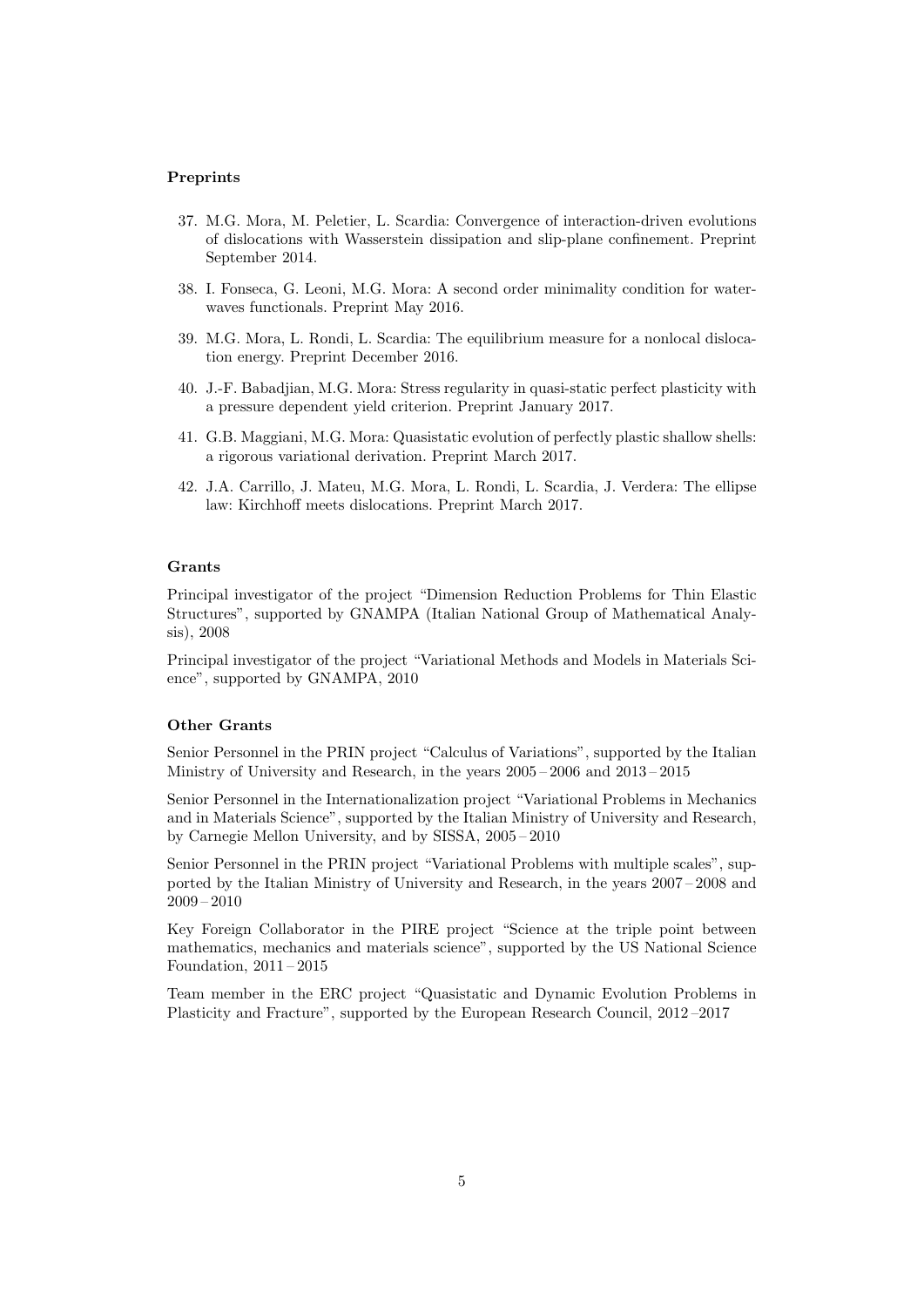# Research Talks and Seminars

# 1. Plenary Talks and Seminars as Invited Speaker

2002

University of Bonn, Germany Università di Trieste, Italy Università di Udine, Italy

# 2004

Universit`a Roma La Sapienza, Italy

Workshop "Problemi di Gamma-convergenza nella meccanica delle strutture sottili", Udine, Italy

Conference "Analysis of Rate Independent Processes", Université de Paris Nord, France

# 2005

Conference "Recent Advances in Calculus of Variations and PDEs", Università di Pisa, Italy

Conference "Mathematical Modeling in Continuum Mechanics and Structures", Alghero, Italy

# 2006

Università di Pavia, Italy

Universit`a Cattolica di Brescia, Italy

Summer School on Calculus of Variations and Applications, Açores, Portugal

### 2007

Workshop "Analysis and Numerics for Rate-Independent Processes", Oberwolfach, Germany

University of Minnesota, Minneapolis, USA Worcester Polytechnic Institute, USA

#### 2008

MULTIMAT meeting "Multi-scale modelling and characterization of materials", Roma, Italy

Carnegie Mellon University, Pittsburgh, USA

# 2009

National Conference on Geometric Measure Theory and Calculus of Variations, Levico Terme (Trento), Italy Université de Paris 6, France Université de Fribourg, Switzerland Courant Institute of Mathematical Sciences, New York University, USA

#### 2010

Workshop "Microstructures in Solids: From Quantum Models to Continua", Oberwolfach, Germany Second Workshop on Thin Structures, Napoli, Italy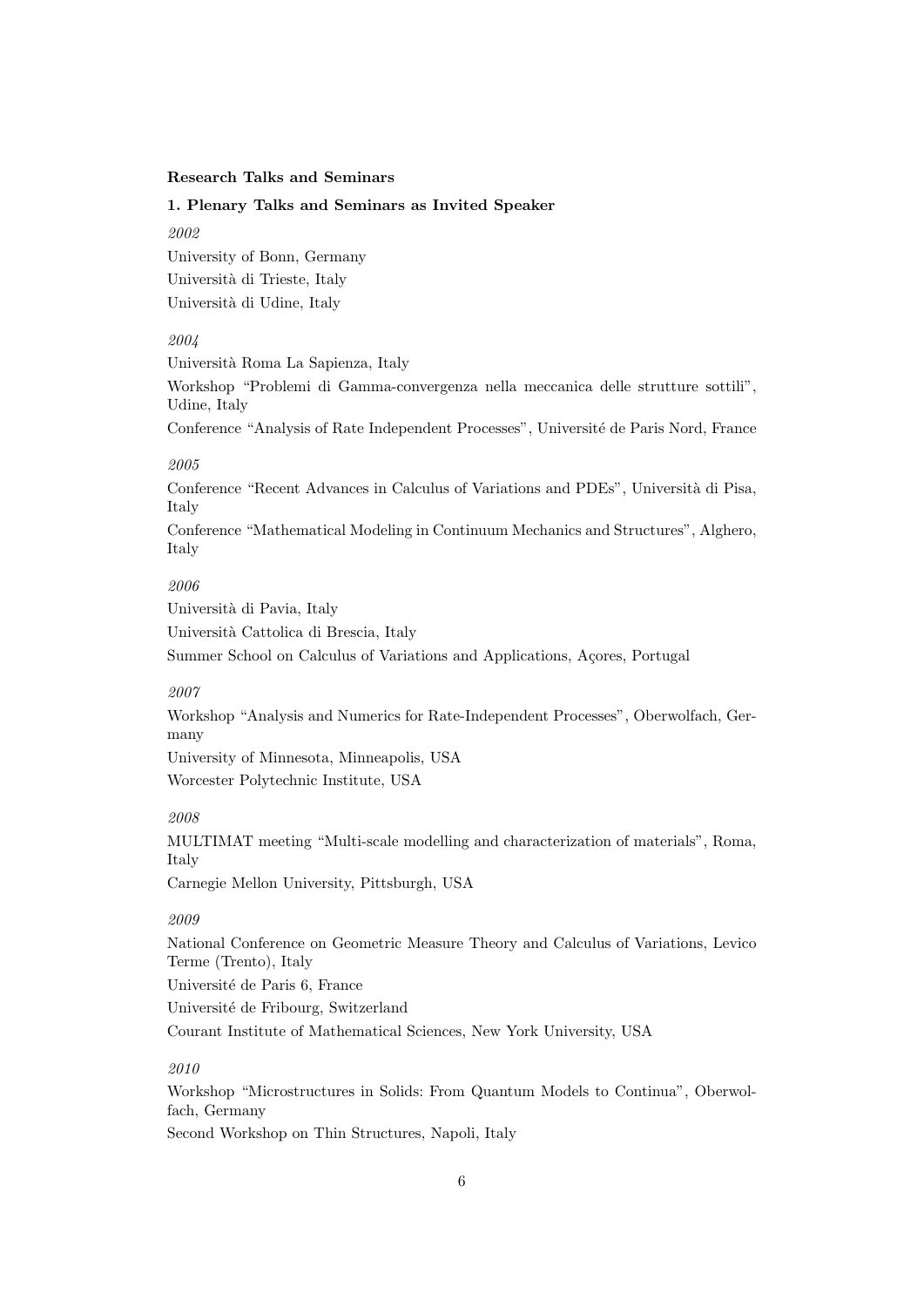# 2011

National Conference on Geometric Measure Theory and Calculus of Variations, Levico Terme (Trento), Italy Conference on Applied Mathematics and Scientific Computing, Trogir, Croatia Workshop "Pattern Formation and Multiscale Phenomena in Materials", Oxford, UK Université de Paris 6, France Universität Wien, Austria

# 2012

University of Minnesota, Minneapolis, USA University of Bristol, UK Center for Nonlinear Analysis, Carnegie Mellon University, Pittsburgh, USA Universidad Autonoma de Madrid, Spain BCAM–Basque Center for Applied Mathematics, Bilbao, Spain Conference on PDEs for multiphase advanced materials, Cortona (Arezzo), Italy

#### 2013

Hausdorff Center for Mathematics, Bonn, Germany Universität Augsburg, Germany Universität Würzburg, Germany Università di Milano Bicocca, Italy University of Glasgow, UK Conference "Mathematics and Mechanics in the Search for New Materials", Banff, Canada Third Workshop on Thin Structures, Napoli, Italy Workshop on Energy/Entropy-Driven Systems and Applications, WIAS, Berlin, Germany

# 2014

Hausdorff Center for Mathematics, Bonn, Germany Universit`a Roma La Sapienza, Italy Workshop on Advances in Nonlinear PDEs, Vienna Center for PDEs, Vienna, Austria Université de Paris 6, France

# 2015

University of Bath, UK Conference "Trends in Non-Linear Analysis", SISSA, Italy Workshop "Scales in Plasticity", Oberwolfach, Germany Workshop on Gradient flows, Large deviations and Applications, Technische Universiteit Eindhoven, Netherlands

# 2016

NYU-Oxford Workshop on Mathematical Models of Defects and Patterns, Courant Institute, New York, USA

National conference on Calculus of Variations, Levico Terme (Trento), Italy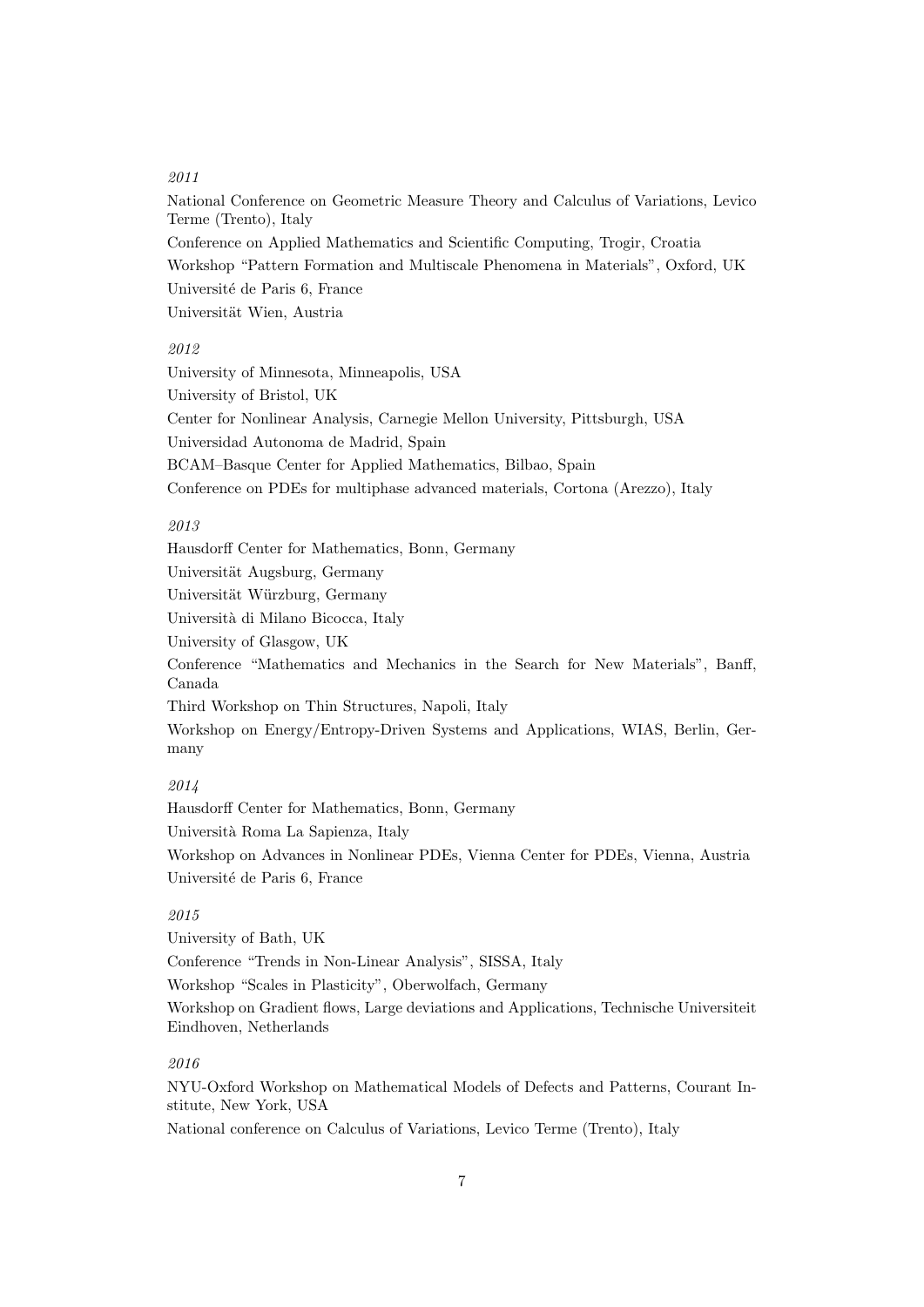University of Bath, UK Carnegie Mellon University, Pittsburgh, USA Università di Pisa, Italy SISSA, Trieste, Italy Workshop "New Challenges for the Calculus of Variations", Montréal, Canada Workshop "Recent Contributions of Women to PDEs", Vienna, Austria

# 2017

National conference on Calculus of Variations, Levico Terme (Trento), Italy Miniworkshop on dislocations, plasticity, and fracture, SISSA, Trieste, Italy

# 2. Other Talks

### 2000

National Conference on Geometric Measure Theory and Calculus of Variations, Levico Terme (Trento), Italy

### 2001

National Conference on Geometric Measure Theory and Calculus of Variations, Levico Terme (Trento), Italy

#### 2002

Max-Planck Institute for Mathematics in the Sciences, Leipzig, Germany

# 2003

National Conference on Geometric Measure Theory and Calculus of Variations, Levico Terme (Trento), Italy

Workshop "PDEs and Materials", Oberwolfach, Germany

# 2005

National Conference on Geometric Measure Theory and Calculus of Variations, Levico Terme (Trento), Italy

#### 2006

National Conference on Geometric Measure Theory and Calculus of Variations, Levico Terme (Trento), Italy

SIAM Conference on Analysis of Partial Differential Equations, Boston, USA (Minisymposium "Contemporary Developments in Calculus of Variations and PDE")

### 2007

SIAM Conference on Analysis of Partial Differential Equations, Mesa, USA (Minisymposium "Energy Based Approaches to Nonlinear PDEs")

# 2008

SIAM Conference on Mathematical Aspects of Materials Science, Philadelphia, USA (Minisymposium "Damage and Fracture Evolution")

SIAM Conference on Mathematical Aspects of Materials Science, Philadelphia, USA (Minisymposium "Thin Elastic Structures")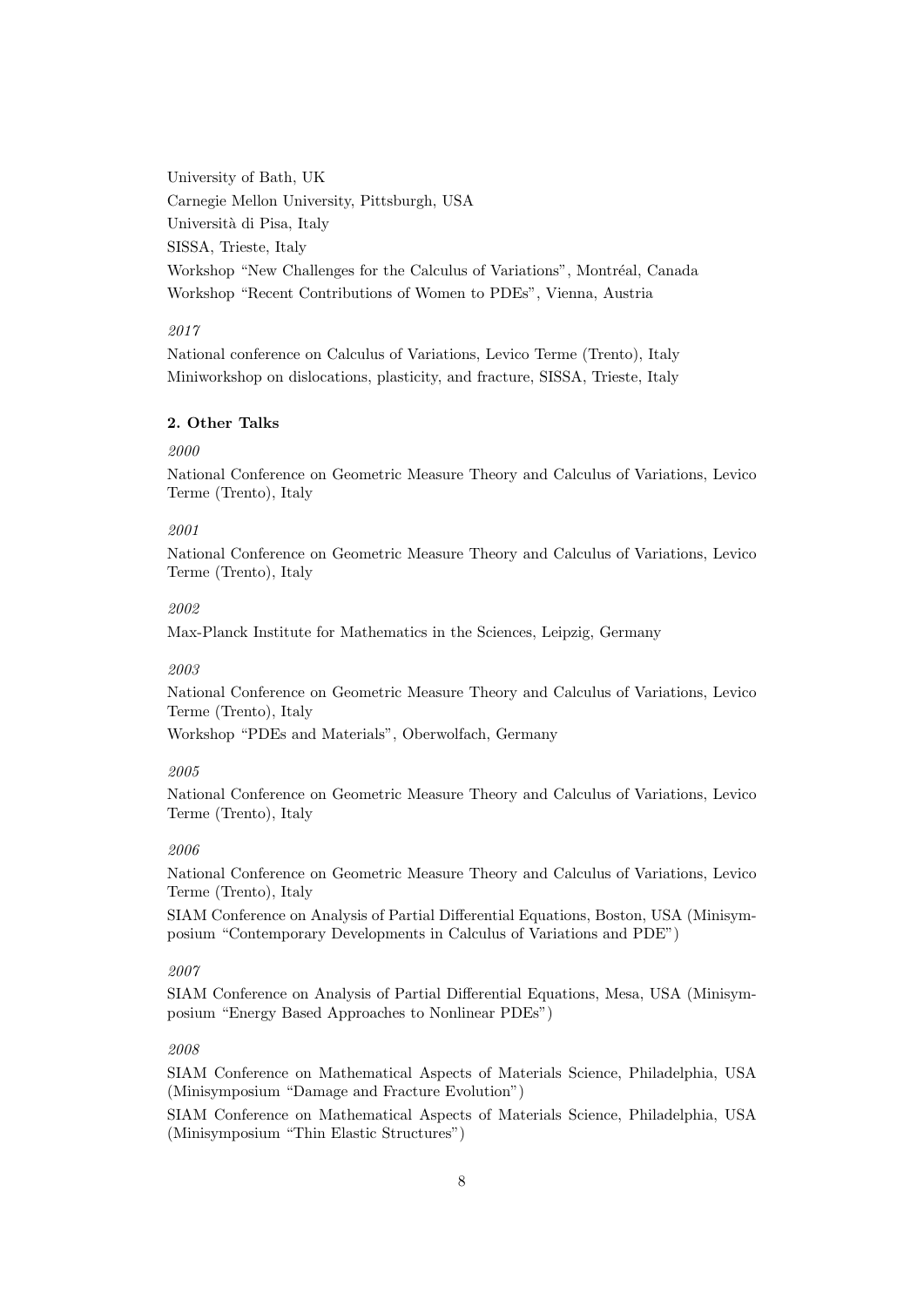#### 2009

ISIMM Workshop on Mathematical Problems of Solid Mechanics, Darmstadt, Germany SIAM Conference on Analysis of Partial Differential Equations, Miami, USA (Minisymposium "Variational Methods in Materials Science")

# 2010

SIAM Conference on Mathematical Aspects of Materials Science, Philadelphia, USA (Minisymposium "New Frontiers in Calculus of Variations and Applications to Materials Science")

### 2011

ICIAM Conference, Vancouver, Canada (Minisymposium "Modern Methods and Applications of the Calculus of Variations")

### Other Professional Activities

Member of the Academic Board of the Ph.D. School in Mathematics and Statistics of the Universit`a di Pavia, 2013-present

Member of the Academic Board of the Ph.D. School in Mathematics of SISSA, 2004-2011

Referee of the Ph.D. theses of: Mach Nguyet Minh (Università di Pisa, June 2012), Andrés A. León Baldelli (Université de Paris 6, September 2013), Flaviana Iurlano (SISSA, October 2013), Giovanni Bonaschi (Technische Universiteit Eindhoven, November 2015), Gianluca Orlando (SISSA, September 2016)

Referee for: Annali della Scuola Normale Superiore di Pisa, Archive for Rational Mechanics and Analysis, SIAM Journal on Mathematical Analysis, SIAM Journal on Applied Mathematics, Calculus of Variations and PDEs, Journal of Nonlinear Science, Continuum Mechanics and Thermodynamics, Mathematical Models and Methods in the Applied Sciences, ESAIM COCV, Journal of Elasticity, ZAMM – Journal of Applied Mathematics and Mechanics, Proceedings of the Royal Society of Edinburgh, Journal of Differential Equations, Communications in PDEs, Nonlinearity, Nonlinear Differential Equations and Applications, Journal de Mathmatiques Pures et Appliquées, Annales de l'Institut Henri Poincaré

Organizer of the Minisymposium "Variational Methods in Materials Science" at the SIAM Conference on Analysis of Partial Differential Equations, Miami, December 2009

Organizer of the ERC Workshop "Variational Views in Mechanics and Materials" in Pavia, June 2013

#### Teaching Experience

#### 1. Student Advising

Advisor of the Ph.D. thesis of Elisa Davoli (SISSA) 2009 – 2012

Advisor of the Ph.D. thesis of Giovanni B. Maggiani (Università di Pavia)  $2013 - 2017$ 

Co-advisor of the Ph.D. thesis of Lucia Scardia (SISSA) 2003 – 2007

Advisor of the Master thesis of Elisa Davoli (Universit`a di Trieste) 2009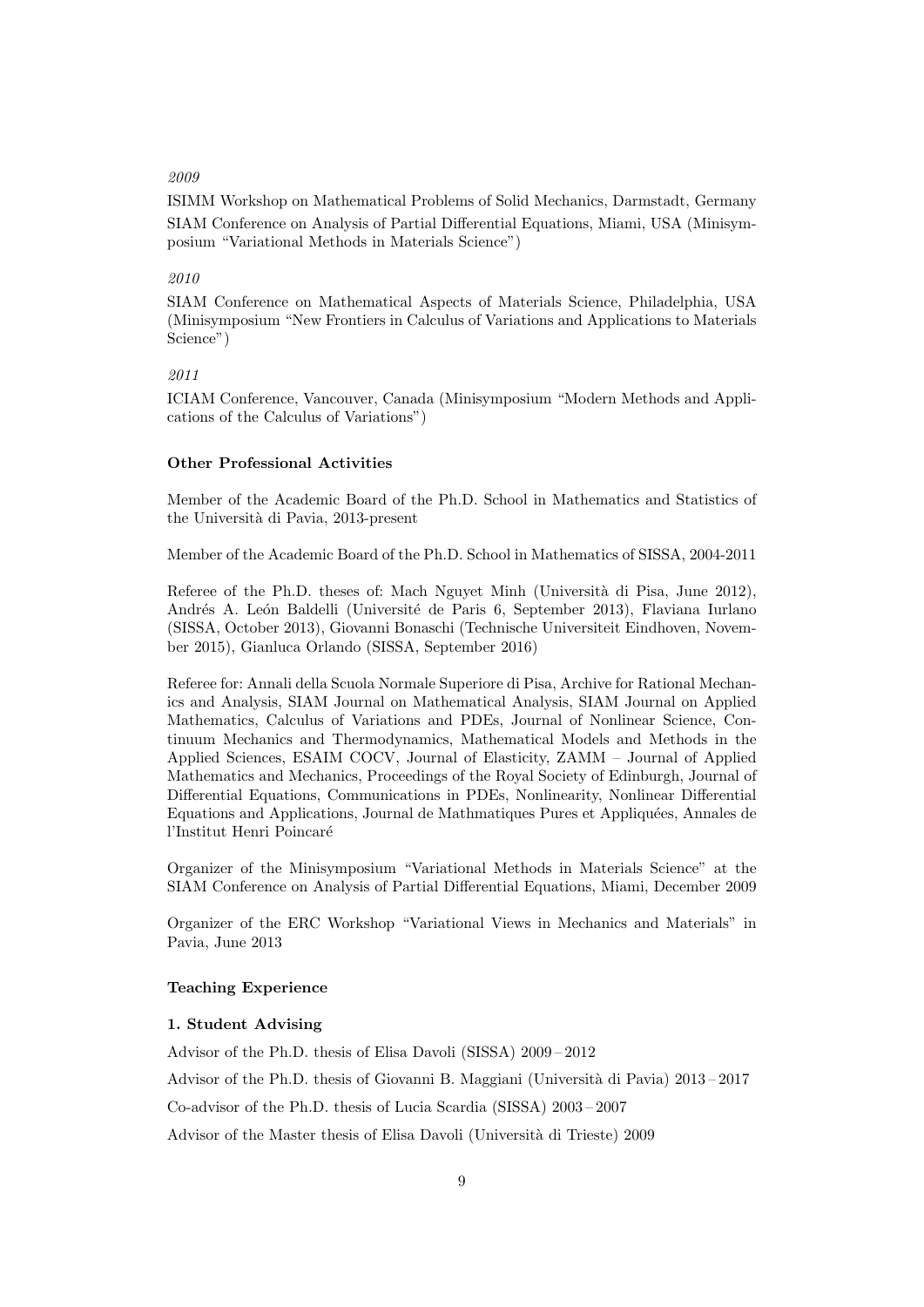Advisor of the Master thesis of Juri Stella (Università di Pavia) 2016

Advisor of the Master thesis of Simone Tinelli (Università di Pavia) 2017

Co-advisor of the Master thesis of Gaetano Passannanti (Universit`a di Trieste) 2009

Supervisor of the Diploma thesis of Shahla Molahajloo (International Center for Theoretical Physic, ICTP) 2007

### 2. Ph.D. Courses

#### 2003/04

Course on Dimension reduction in elasticity by Γ-convergence, Ph.D. program in Mathematics, SISSA (18h)

### 2006/07

Course on Sobolev Spaces, Ph.D. program in Mathematics, SISSA (18h)

### 2007/08

Course on Gamma-convergence and applications, Ph.D. program in Mathematics, SISSA (18h)

### 2008/09

Course on Geometric measure theory and BV functions, Ph.D. program in Mathematics, SISSA (18h)

#### 2009/10

Course on Mathematical Theory of Elasticity, Ph.D. program in Mathematics, SISSA (18h)

# 2010/11

Course on Gamma-convergence and applications, Ph.D. program in Mathematics, SISSA (36h)

#### 2012/13

Course on Mathematical Theory of Elasticity, Ph.D. program in Mathematics, SISSA (20h)

# 2013/14

Course on Gamma-convergence and applications, Ph.D. program in Mathematics, SISSA (20h)

Course on Gamma-convergence and Homogenization, Ph.D. program in Mathematics and Statistics, Universit`a di Pavia (18h)

### 2014/15

Course on Mathematical theory of plasticity, Ph.D. program in Mathematics, SISSA (20h)

Course on  $BV$  functions, Ph.D. program in Mathematics and Statistics, Università di Pavia (16h)